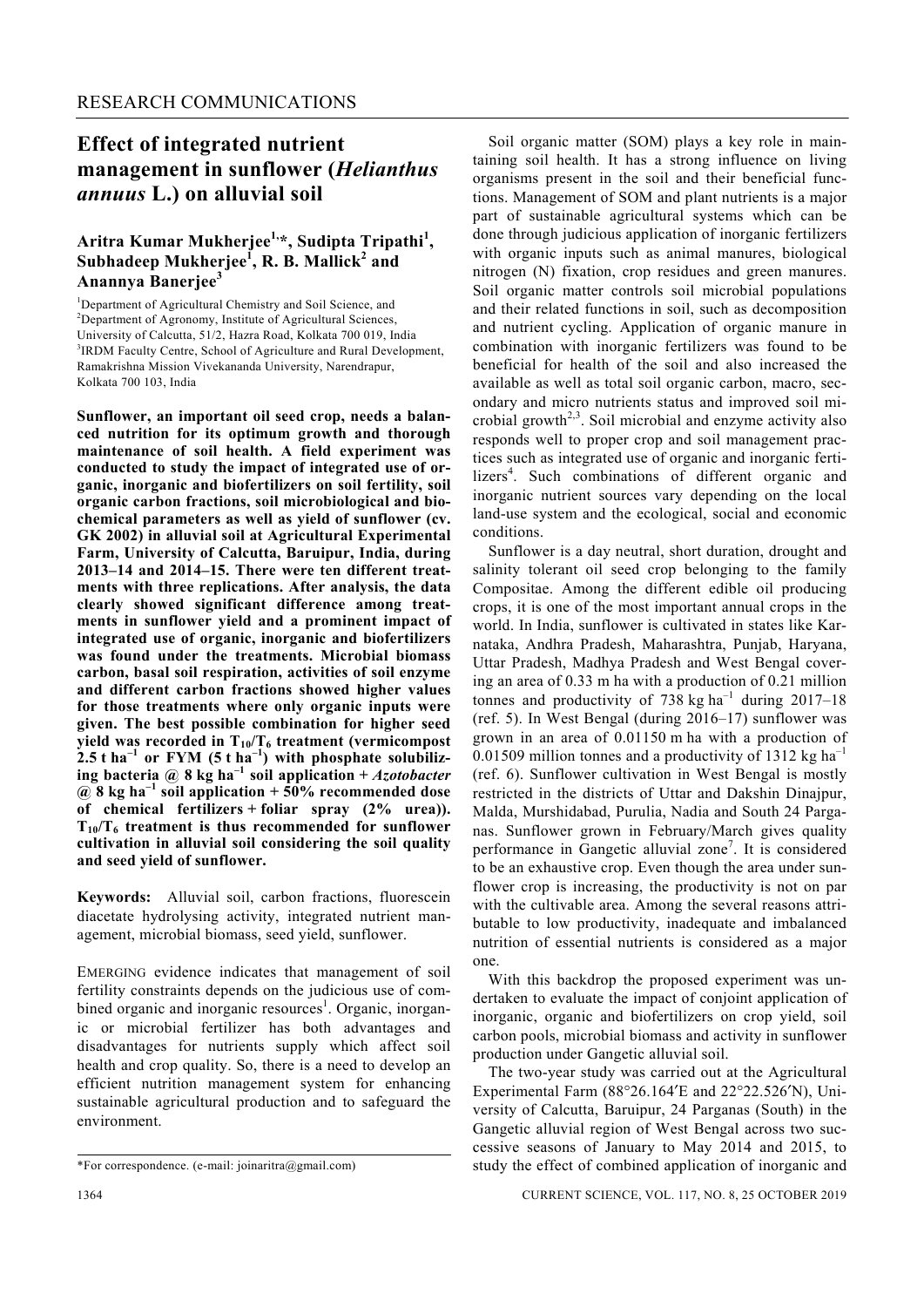organic fertilizer (vermicompost (VC) and farm yard manure (FYM)) with biofertilizer (including the genera *Azotobacter*, and phosphate solubilizing bacteria) on yield and general physico-chemical, biological and biochemical properties of soil of hybrid sunflower (c.v. GK-2002).

 The experiment was laid out in a randomized block design with three replications in  $4 \text{ m} \times 4 \text{ m}$  plot size. The nutrient contents of FYM and VC are shown in Table 1. Compost was added and mixed thoroughly in soil one week before seeding. Full doses of phosphatic and potassic fertilizers were applied to the respective plots during land preparation. Nitrogen (N) was applied in two splits, half the N during land preparation as basal and other half after 30 days of sowing (DAS). Nitrogen as urea, phosphate as single super phosphate and potash as muriate of potash were applied to the soil. The experiments included ten treatments as follows

Control without inputs  $-T_1$ 

 100% Recommended doses of chemical fertilizer  $(RDF) - T<sub>2</sub>$ Well decomposed FYM  $(10 \text{ t ha}^{-1}) - T_3$ FYM  $(10 \t{ h a<sup>-1</sup>})$  + phosphate solubilizing bacteria  $(PSB) + Azotobacter - T<sub>4</sub>$ FYM (5 t ha<sup>-1</sup>) + PSB + *Azotobacter* + 50% RDF – T<sub>5</sub> FYM  $(5 \t{t} \text{ ha}^{-1}) + PSB + Azotobacter + 50\%$  RDF + foliar spray (2% urea) –  $T_6$ VC  $(5 \t{t} \text{ ha}^{-1}) - T_7$ VC  $(5 \t{t} \text{ ha}^{-1})$  + PSB + *Azotobacter* – T<sub>8</sub> VC (2.5 t ha<sup>-1</sup>) + PSB + *Azotobacter* + 50% RDF – T<sub>9</sub> VC  $(2.5 \text{ tha}^{-1}) + \text{PSB} + Azotobacter + 50\%$  RDF + foliar spray (2% Urea) –  $T_{10}$ .

 Inoculation was carried out by dipping the sunflower seeds in the cell suspension of  $10^8$  CFU/ml for 15 min. Local isolates, *Azotobacter* and phosphate solubilizing bacteria as well as VC used in this study were supplied by the Department of Agricultural Chemistry and Soil Science, University of Calcutta.

 The field was cultivated about 20 cm deep. Before seeding, it was subsequently disked twice for loose and friable seed bed. Seeding was accomplished on 22 January 2014 and 16 January 2015 by putting two to three seeds at each hill maintaining a proper spacing of 60 cm  $\times$  30 cm. Thinning was undertaken after 15 DAS to maintain optimum plant population. Two times hand

**Table 1.** Physico-chemical characteristics of FYM and VC

| Parameters                                        | <b>FYM</b> | VС   |
|---------------------------------------------------|------------|------|
| Moisture per cent                                 | 22         | 20   |
| Organic carbon (per cent dry weight basis)        | 245        | 23.9 |
| Total nitrogen (per cent dry weight basis)        | 1.09       | 1.01 |
| Available phosphorous (per cent dry weight basis) | 0.31       | 0.29 |
| Available potassium (per cent dry weight basis)   | 0.86       | 0.79 |

CURRENT SCIENCE, VOL. 117, NO. 8, 25 OCTOBER 2019 1365

weeding for control of weeds with one hand hoeing for aeration in the soil was done during the growth period. Irrigation was given three times during the whole growing season.

 Heads from net plot were cut, rubbed against ground and seeds were separated and cleaned by winnowing. Weight of sun dried seed in terms of kg per net plot was recorded and projected as  $t \, \text{ha}^{-1}$ .

 Initial randomized surface (0–20 cm) soil samples were taken from the experimental site before seeds were sown. Another soil sampling was done during the flowering stage of the sunflower from all the 30 experimental plots. The soil samples were brought to the laboratory and air-dried for analysis of their general physico-chemical properties, while field moist soil samples were used for microbiological and biochemical analysis. Soil pH was measured in a 1 : 2.5 soil–water suspension using a glass electrode<sup>8</sup>. Soil electrical conductivity (EC) was determined by measuring the electrical conductance of soil water  $(1:5)$  solution<sup>8</sup>. Organic carbon of soil was determined by Walkley and Black method<sup>9</sup>. Total N of soil was determined by Macro-Kjeldahl method with the help of Kelplus automated N-analyzer $10$ . Available phosphorus and available potassium contents were measured by Olsen's method<sup>11</sup> and flame photometric method using neutral normal ammonium acetate as extractant $12$  respectively.

 The microbial biomass carbon (MBC) was determined following the chloroform fumigation extraction (CFE) method using a recovery factor (Kec) of 0.38 according to Vance *et al.*<sup>13</sup>. The basal soil respiration (BSR) was measured according to the method of  $A \leq 14$ , with some modifications like: 20 g of field moist soil was taken in a 500 ml airtight conical flask with a hanging vial containing 10 ml of 1 M NaOH and was incubated for 10 days in the dark at  $25^{\circ}$ C. The CO<sub>2</sub>–C evolved was determined by titration method at every 2 days interval and was calculated based on cumulative  $CO<sub>2</sub>$  evolution over a 10-day period. The substrate (glucose)-induced respirations<sup>14</sup>. The fluorescein diacetate hydrolysing activity (FDHA) of the soils were measured based on Alef's research<sup>15</sup>.

 Water soluble carbon was analysed based on the method Vance *et al*. 13 and the total carbohydrate carbon present in the soil was estimated by anthrone method $16$ . Humus carbon of soil $17$  was also determined.

 Analysis of variance (ANOVA) was carried out by randomized block design (RBD) using SPSS 11.0 statistical package. The least significant difference (LSD) test was applied to evaluate the significance of differences between individual treatments. The treatment means were compared by Duncan's multiple range tests at  $P = 0.05$ .

 The soil pH exhibited statistically significant difference among the treatments (Table 2). Soil pH for all the treatments showed neutral to slightly alkaline nature varying from 6.66 to 7.25. The highest pH was observed in  $T<sub>9</sub>$  treatment (7.25) in which VC, AZ and PSB were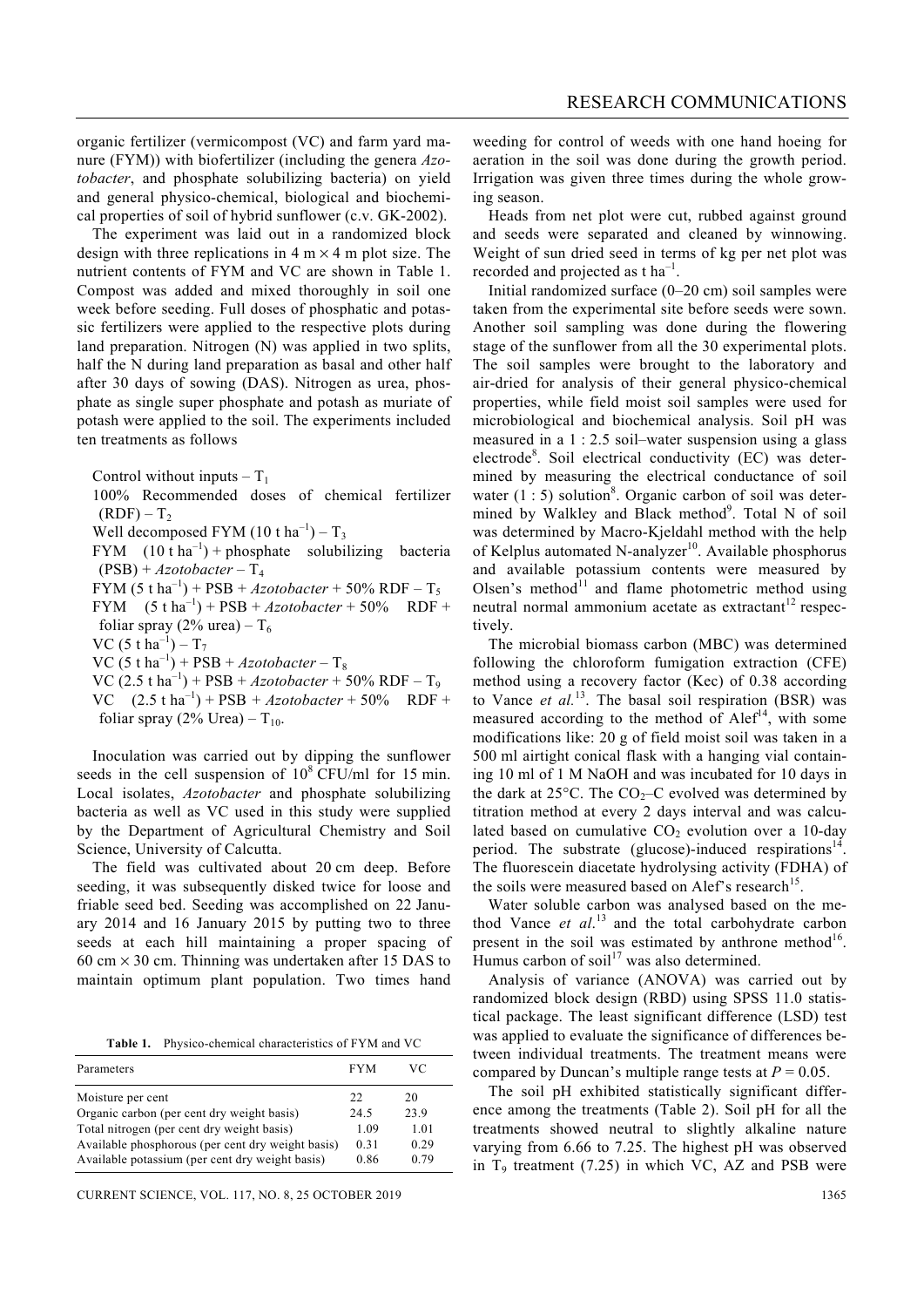#### RESEARCH COMMUNICATIONS

|                                                           | Treatments            |                      |                      |                      |                      |                       |                       |                       |                    |                      |               |
|-----------------------------------------------------------|-----------------------|----------------------|----------------------|----------------------|----------------------|-----------------------|-----------------------|-----------------------|--------------------|----------------------|---------------|
| Soil properties/yields                                    | $T_1$                 | T <sub>2</sub>       | T <sub>3</sub>       | T <sub>4</sub>       | $T_5$                | $T_6$                 | T <sub>7</sub>        | $T_{8}$               | T <sub>o</sub>     | $T_{10}$             | Initial value |
| pH(1:2.5)                                                 | $7.02^{b,*}$          | 6.96 <sup>c</sup>    | $6.77^{f}$           | $6.82^e$             | $6.88^{d}$           | $6.76^{f}$            | 6.97 <sup>c</sup>     | $6.66^{8}$            | $7.25^{\rm a}$     | $6.89^{d}$           | 6.75          |
| $EC$ (dS m <sup>-1</sup> )                                | $0.012$ <sup>ef</sup> | 0.048 <sup>c</sup>   | $0.015^d$            | $0.013^e$            | $0.011$ <sup>f</sup> | $0.012$ <sup>ef</sup> | $0.012$ <sup>ef</sup> | $0.011$ <sup>ef</sup> | $0.065^{\rm b}$    | $0.082$ <sup>a</sup> | 0.011         |
| Organic carbon (g $kg^{-1}$ )                             | $6.93^{i}$            | $7.95^h$             | 8.11 <sup>e</sup>    | $8.45^{\circ}$       | 8.17 <sup>c</sup>    | 8.07 <sup>f</sup>     | $8.14^{d}$            | $8.26^{b}$            | 8.11 <sup>e</sup>  | 8.05 <sup>g</sup>    | 7.40          |
| Total nitrogen $(g \text{ kg}^{-1})$                      | $0.672$ <sup>g</sup>  | $0.781$ <sup>f</sup> | $0.821$ <sup>d</sup> | $0.973$ <sup>a</sup> | 0.840 <sup>c</sup>   | 0.921 <sup>b</sup>    | $0.817^d$             | $0.973^a$             | 0.921 <sup>b</sup> | $0.810^e$            | 0.730         |
| Available P ( $Kg$ ha <sup>-1</sup> )                     | $19.51^{j}$           | 36.26 <sup>a</sup>   | 27.30 <sup>h</sup>   | 28.90 <sup>g</sup>   | 29.42 <sup>f</sup>   | 30.37 <sup>d</sup>    | $26.52^{i}$           | $30.61^{\circ}$       | $29.89^{\circ}$    | $32.78^{b}$          | 23.35         |
| Available K ( $Kg$ ha <sup>-1</sup> )                     | $126^1$               | $184^a$              | $152^h$              | $157^{t}$            | 171 <sup>c</sup>     | 170 <sup>d</sup>      | $166^\circ$           | $158^t$               | $154^t$            | $183^{b}$            | 150           |
| Microbial biomass carbon ( $\mu$ g g <sup>-1</sup> )      | 345'                  | $425^{\rm i}$        | 456 <sup>g</sup>     | 632 <sup>a</sup>     | $556^\circ$          | $517^e$               | 536 <sup>d</sup>      | 558 <sup>b</sup>      | 468 <sup>g</sup>   | $512^f$              | 375           |
| Basal soil respiration ( $\mu$ g g <sup>-1</sup> )        | 0.51 <sup>g</sup>     | $0.65^{\circ}$       | 0.69 <sup>c</sup>    | $0.89^{a}$           | $0.65^{\circ}$       | $0.66^d$              | $0.75^{\rm b}$        | $0.89^{a}$            | 0.63 <sup>f</sup>  | $0.66^d$             | 0.63          |
| Substrate induced respiration ( $\mu$ g g <sup>-1</sup> ) | 2.93 <sup>j</sup>     | 4.53 <sup>1</sup>    | $6.34^\mathrm{e}$    | $7.59^{a}$           | $4.56^h$             | $4.59^{8}$            | $6.74^\circ$          | $7.59^b$              | $5.32^t$           | $6.44^{\rm d}$       | 4.05          |
| FDHA $(\mu g g^{-1})$                                     | $28.39^{j}$           | $45.12^{i}$          | $54.35^{\circ}$      | $55.42^{b}$          | 48.17 <sup>h</sup>   | $54.64^{\rm d}$       | $53.27^t$             | $55.39^{\circ}$       | $49.64^8$          | $56.50^{\circ}$      | 34.42         |
| Water soluble carbon ( $\mu$ g g <sup>-1</sup> )          | $326^{j,*}$           | 361 <sup>h</sup>     | $367^8$              | $477^a$              | $436^\circ$          | $384^{\rm f}$         | 419 <sup>d</sup>      | 460 <sup>b</sup>      | $355^1$            | $390^\circ$          | 343           |
| Total carbohydrate carbon ( $\mu$ g g <sup>-1</sup> )     | 2144'                 | $2362^1$             | $2511^h$             | $4871^a$             | $3470^{\rm d}$       | $2753^t$              | $3549^\circ$          | $4727^b$              | $2531^{8}$         | $2853^e$             | 2273          |
| Humus carbon ( $\mu$ g g <sup>-1</sup> )                  | $1227^{j}$            | $1396^{\rm i}$       | 1436 <sup>h</sup>    | $2147^a$             | $1601^{\rm d}$       | $1563^{\rm f}$        | $1747^{\circ}$        | $1922^{\rm d}$        | 1522 <sup>g</sup>  | $1577^e$             | 1328          |

**Table 2.** Physico-chemical properties, microbial biomass and its activities of soil under different treatments

\*Values with the same letter are statistically significant at 5% probability level by DMRT.

applied along with 50% RDF. The lowest pH was recorded in  $T_8$  treatment (6.66).

 The electrical conductivity (EC) of the experimental soils was non-saline and the effect on EC with the application of different organic and inorganic fertilizer treatments was statistically significant. The highest EC was recorded in  $T_{10}$  treatment (0.082 dSm<sup>-1</sup>) consisting of combined application of VC, AZ and PSB; lowest EC could be detected in  $T_8$  and  $T_5$  treatments (0.011 dSm<sup>-1</sup>).

 The treatments which received different organic and inorganic fertilizers showed significant difference on the status of soil organic carbon (OC) after harvest of the sunflower. The application of FYM combined with AZ and PSB  $(T_4)$  resulted in significant increase in OC  $(8.45 \text{ g kg}^{-1})$  over the other treatments. Addition of FYM at the rate of 10 t  $ha^{-1}$  might have helped for the stimulation of the soil microorganisms' activity by the formation of humic acid and thus increased the OC status of the soil<sup>18</sup>. Next in the order was T<sub>8</sub> treatment (8.26 g kg<sup>-1</sup>) consisting of application of  $5$  t ha<sup>-1</sup> VC with AZ and PSB. This might be due to the additive effect of VC coupled with strains of biofertilizers in maintaining higher  $OC<sup>19</sup>$  and recycling of organic materials in the form of crop residues like root and leaf  $fall<sup>20</sup>$ .

 The total N status of the experimental soils showed significant increase with the application of organic and inorganic fertilizers. The treatments supplied with organic fertilizers either alone or in combination with inorganic fertilizers had higher total N than the sole inorganic fertilizer treatment  $(T_2)$ . The highest total N status was observed in T<sub>4</sub> treatment (0.973 g kg<sup>-1</sup>) followed by T<sub>8</sub> treatment  $(0.971 \text{ g kg}^{-1})$ . The increase in total N with the application of organics coupled with biofertilizers might be attributed to faster proliferation of soil microbes which could convert organically bound N to inorganic form $2<sup>1</sup>$ .

 Similar to the total N, available P content of the soil among different treatments was influenced by the combined application of organic and inorganic fertilizers. Values showed that  $T_2$  treatment was recorded with highest available P of  $36.26$  kg ha<sup>-1</sup> and the lowest was recorded in  $T_1$  treatment with 19.51 kg ha<sup>-1</sup>. Application of 100% recommended dose of P as a component in the sole fertilizer treatment resulted in highest available P status of the soil. The higher availability of P with addition of organics over control was attributed to the solubilizing effect of native soil P and due to the microbial activities, the mineralization of organic P occurred which helped to enhance its mobility in the soil. The treatments receiving PSB in conjunction with FYM/VC showed higher available P than the treatments without PSB. The addition of PSB had helped in increasing the available P by solubilizing the unavailable forms of P in soil<sup>22</sup>.

 The significantly highest available K in soil could be detected in the  $T_2$  treatment (184 kg ha<sup>-1</sup>). The application of different bio-organics in conjunction has helped in the increment of available K status of soil over control. Such beneficial effect of organics on soil K was repor $ted^{23}$ .

The MBC was recorded with higher value in  $T_4$  treatment  $(632 \mu g g^{-1})$  and the lowest in T<sub>1</sub> treatment  $(345 \mu g g^{-1})$ . In general, all the treatments with bioorganics in combination showed higher MBC than the sole fertilizer treatment  $T_2$  (425  $\mu$ g g<sup>-1</sup>). Chemical fertilizers may not provide the sufficient soil OC which is necessary as a microbial substrate, thereby decrease in MBC was observed when compared with organic fertiliz $ers<sup>24</sup>$ . Addition of bio-organics increased the availability of carbon substrate in the form of FYM/VC and direct addition of beneficial microbes in the form of biofertilizers, in turn increase the MBC content of the soil. The variation of MBC between different treatments with various bio-organics resulted from the content and quality of OC and also due to the effect of various types of fertilizers on the sunflower crop as well as soil environment.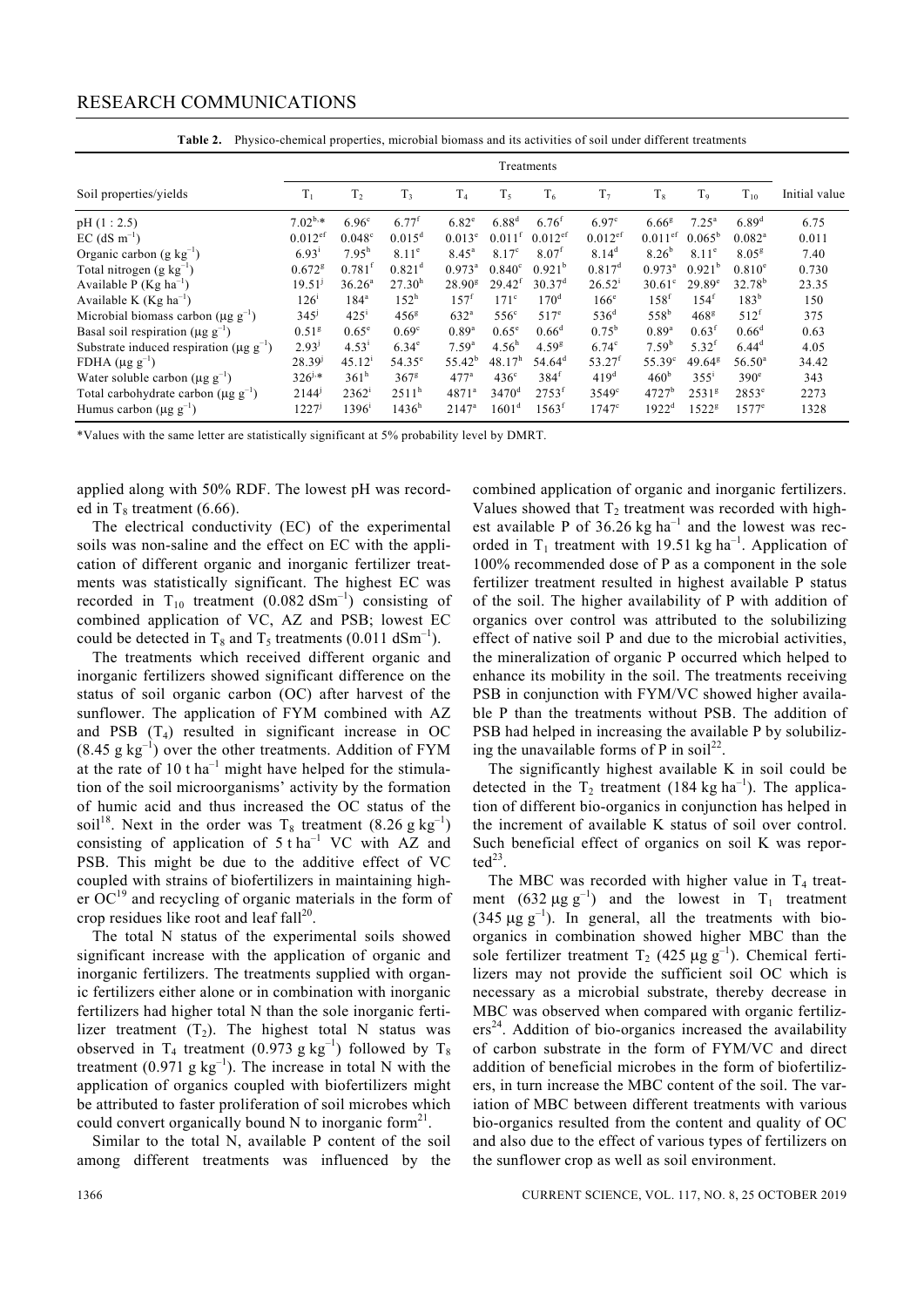Similar to MBC, application of different treatments also significantly influenced the BSR. Highest BSR could be seen in T<sub>4</sub> treatment (0.89  $\mu$ g g<sup>-1</sup>) and the lowest in T<sub>1</sub> treatment (0.51  $\mu$ g g<sup>-1</sup>). All the treatments recorded higher BSR than the initial value prior to the experiment. SIR, which is an indicator of the active microbial population clearly indicated that microbial population was more active in  $T_4$  and  $T_8$  treatments (7.59  $\mu$ g g<sup>-1</sup>) than the other treatments.

 FDHA was recorded highest in the treatments with combined application of FYM/VC and biofertilizers than the treatment receiving only recommended dose of chemical fertilizers  $(T_2)$  and control (without any fertilizer) treatment  $(T_1)$ . The highest FDHA was detected in  $T_{10}$ treatment (56.50  $\mu$ g g<sup>-1</sup>) while it was lowest in T<sub>1</sub> treatment  $(28.29 \mu g g^{-1})$ . The assay of FDHA provides the activities of enzymes like lipase, esterase and protease in soil. Data clearly indicated that  $T_{10}$  treatment maintained higher activities of these enzymes than other treatments.

 The water soluble carbon, which is one of the most labile fractions of soil OC, is readily available to the soil microorganisms as an energy source. Higher the water soluble carbon, higher will be the microbial function and hence higher soil fertility. The control treatment (326  $\mu$ g g<sup>-1</sup>) showed the lowest water soluble carbon than other treatments and the initial value. The reduction was the effect of sunflower crop cultivation without any form of nutrient supplements either inorganic or organic.  $T_4$ treatment (477  $\mu$ g g<sup>-1</sup>) had the highest water soluble carbon. Treatments with conjoint application of various organic sources and biofertilizers recorded higher water soluble carbon than treatment with only recommended dose of chemical fertilizers. The total carbohydrate carbon status of the treated soils with integration of different inorganic and organic supplements varied similarly between the treatments as in water soluble carbon. The highest total carbohydrate carbon was in T<sub>4</sub> (4871  $\mu$ g g<sup>-1</sup>) followed by statistically and significantly lower value in T<sub>8</sub> treatment (4727 μg g<sup>-1</sup>). The humus carbon fraction in



**Figure 1.** Effect of different treatments on seed yield of sunflower. Values with the same letter are statistically significant at 5% probability level by DMRT.

CURRENT SCIENCE, VOL. 117, NO. 8, 25 OCTOBER 2019 1367

soil is not easily available to the soil microorganisms, but with time it may be hydrolyzed to get utilized by the microorganisms. The highest humus carbon was recorded in T<sub>4</sub> treatment (2147  $\mu$ g g<sup>-1</sup>) and the lowest in T<sub>1</sub> (1227  $\mu$ g g<sup>-1</sup>). The other treatments could be ranked as  $T_8 > T_7 > T_5 > T_{10} > T_6 > T_9 > T_2.$ 

 The data of seed yield graphically represented in Figure 1 clearly indicated significant statistical difference among the treatments. The highest yield of sunflower seeds was recorded in  $T_{10}$  treatment (4.42 h ha<sup>-1</sup>) followed by treatments  $T_9$  (4.32 t ha<sup>-1</sup>),  $T_5$  and  $T_6$  without having any statistically significant difference between themselves. The other treatments could be ranked as  $T_6 > T_9 > T_5 > T_8 > T_4 > T_7 > T_3 > T_2$ . The treatments comprising of integrated application of fertilizers and organics contributed 68.07% to 107.51% increase of seed yield while it was 59.62% in the sole fertilizer treatment over control. Similar findings were also stated by Kalaiyarasan and Vaiyapuri<sup>25</sup> and Raju *et al.*<sup>26</sup>.

 Integrated nutrient management holds great promise in meeting the growing nutrient demand of modern agriculture. It can also help in maintaining production sustainability without deterioration of the soil health and crop quality. The present field experiment clearly stated that the application of VC  $(2.5 \text{ t ha}^{-1})$  or FYM  $(5 \text{ t ha}^{-1})$  with AZ, PSB and 50% recommended doses of chemical fertilizers in alluvial soil with foliar spray of 2% urea (treatment –  $T_{10}/T_6$ ) in sunflower, was the best possible combination for higher yield of the seed. The study ths indicated that the integrated application of the organics along with inorganic fertilizers resulted in maintaining higher chemical, microbiological, biochemical parameters of soils and increased seed yields of sunflower.

- 1. Efthimiadou, A., Bilalis, D., Karkanis, A. and Williams, B. F., Combined organic/inorganic fertilization enhances soil quality and increased yield, photosynthesis and sustainability of sweet maize crop. *Aust. J. Crop Sci*., 2010, **4**(9), 722–729.
- 2. Kumar, T., Kumar, M., Singh, M. K., Kumar, V., Kumar, S. and Singh, B., Impact of integrated nutrient management (INM) on growth and economic yield of Okra. *Ann. Hortic.*, 2013, **6**(1), 107–114.
- 3. Meena, B. P., Biswas, A. K., Singh, M., Chaudhary, R. S., Singh, A. B., Das, H. and Patra, A. K., Long-term sustaining crop productivity and soil health in maize–chickpea system through integrated nutrient management practices in Vertisols of Central India. *Field Crops Res*., 2019, **232**, 62–76.
- 4. Bohme, L., Langer, U. and Bohme, F., Microbial biomass, enzyme activities and microbial community structure in two European long-term field experiments. *Agric. Ecosyst. Environ.*, 2005, **109**, 141–152.
- 5. Pocket book of Agricultural statistics, 2018; https://www. nfsm.gov.in/ReadyReckoner/Oilseeds/Stat\_OS2018.pdf
- 6. https://www.indiastat.com/table/agriculture/2/sunflower/19581/ 1131624/data.aspx
- 7. Sengupta, K. and Das, P. K., *Cultivated Annual Oilseed Crops of India*, Naya Udyog, Kolkata, 2003, p. 295.
- 8. Jackson, M. L., *Soil Chemical Analysis*, Prentice Hall of India Pvt Ltd, New Delhi, India, 1973, p. 498.